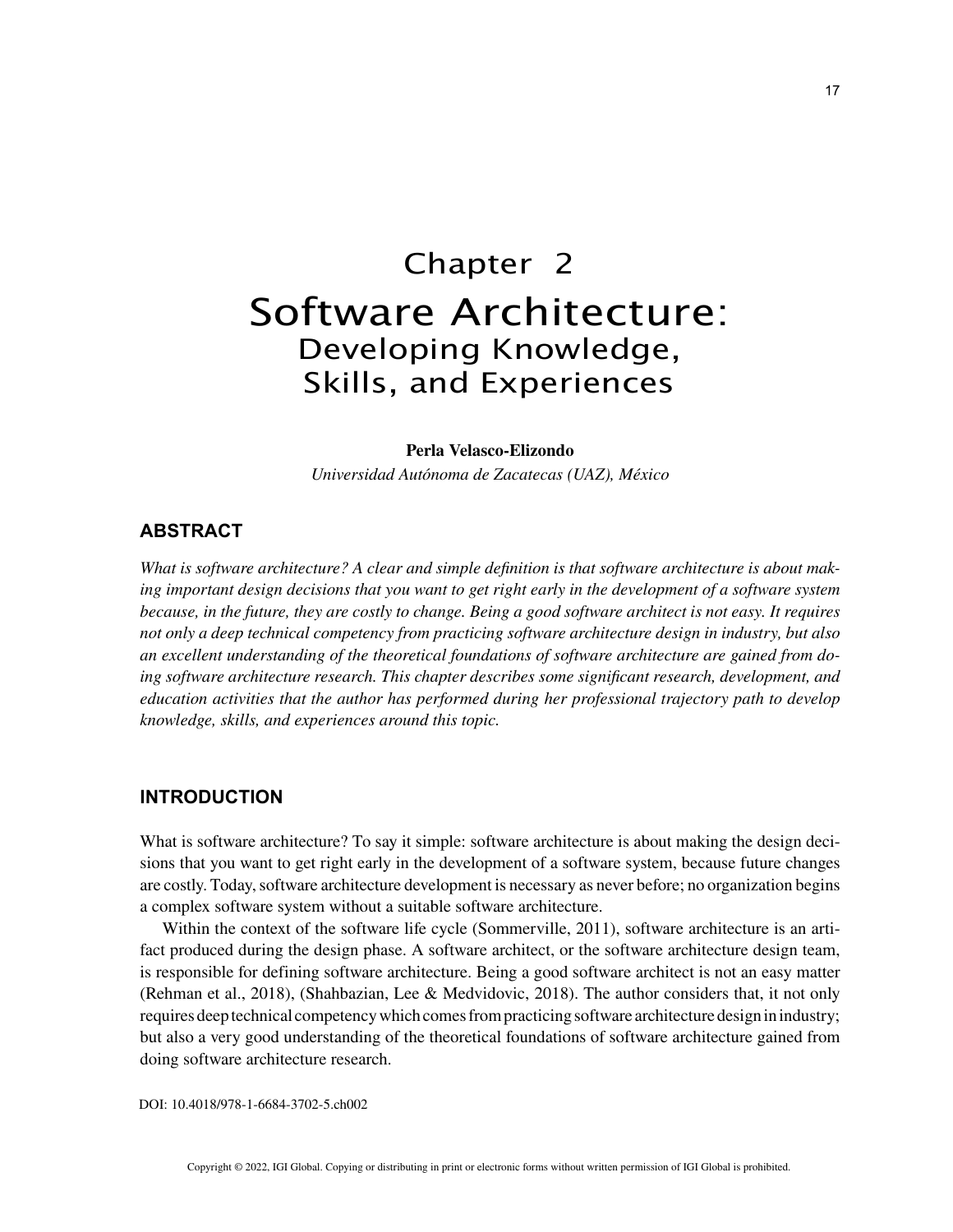Dr. Velasco-Elizondo finds the topic of software architecture fascinating. This chapter describes some of the significant research, education and, coaching activities she has undertaken during her professional trajectory path to develop knowledge, skills and experiences on this topic. She hopes that this material helps to encourage readers and, particularly, other women to get involved in science, technology and engineering.

This chapter will cover the following sections:

- **Getting it right: software architecture foundations**. This section describes how software architecture foundations are conceived and an example of why preserving them in practice is not always straightforward. It will discuss how to tackle this shortcoming with the proposal of exogenous connectors.
- **Practicing it right: software architecture methods**. In this section, the notion of software architecture lifecycle is introduced. Relevant methods for software architecture development are then briefly discussed within the context of this lifecycle, as well as some limitations related to the difficulty of adopting these methods in practice. Finally, an explanation of why and how technology has to be considered as a first-class design concept in order to tackle one of these limitations will be given.
- **Automating technology selection**. This section presents a software tool, recently developed, which uses information retrieval, natural language processing and sematic web techniques to address the problem of automating NoSQL database technologies search.
- **Software architecture education**. This section describes two educational projects Dr. Velasco-Elizondo has led to promote knowledge and practical experiences on software architecture design and development.
- **Hands on.** Dr. Velasco-Elizondo has had the opportunity to work, as a coach, with practicing software architects and developers helping them to deploy software architecture practices and methods. In this section some of these works will be described.

## **GETTING IT RIGHT: SOFTWARE ARCHITECTURE FOUNDATIONS**

Software architecture has always existed as part of the discipline of Software Engineering. This section describes how software architecture foundations are conceived and gives an example of why preserving them in practice is not always straightforward. The proposed use of exogenous connectors to tackle this shortcoming is also included.

## **Foundations in Theory**

Back when systems were relatively "less complex and small", abstract diagrams were drawn to give stakeholders a better understanding of software designs when describing them. Later, systems went beyond simple algorithms and data structures becoming more complex and larger in size. Therefore, similar in practice to other branches of engineering, more structured diagrams were essential to describe software system designs and communicate regarding aspects such as their main parts and responsibilities, their communication and data model, etc.